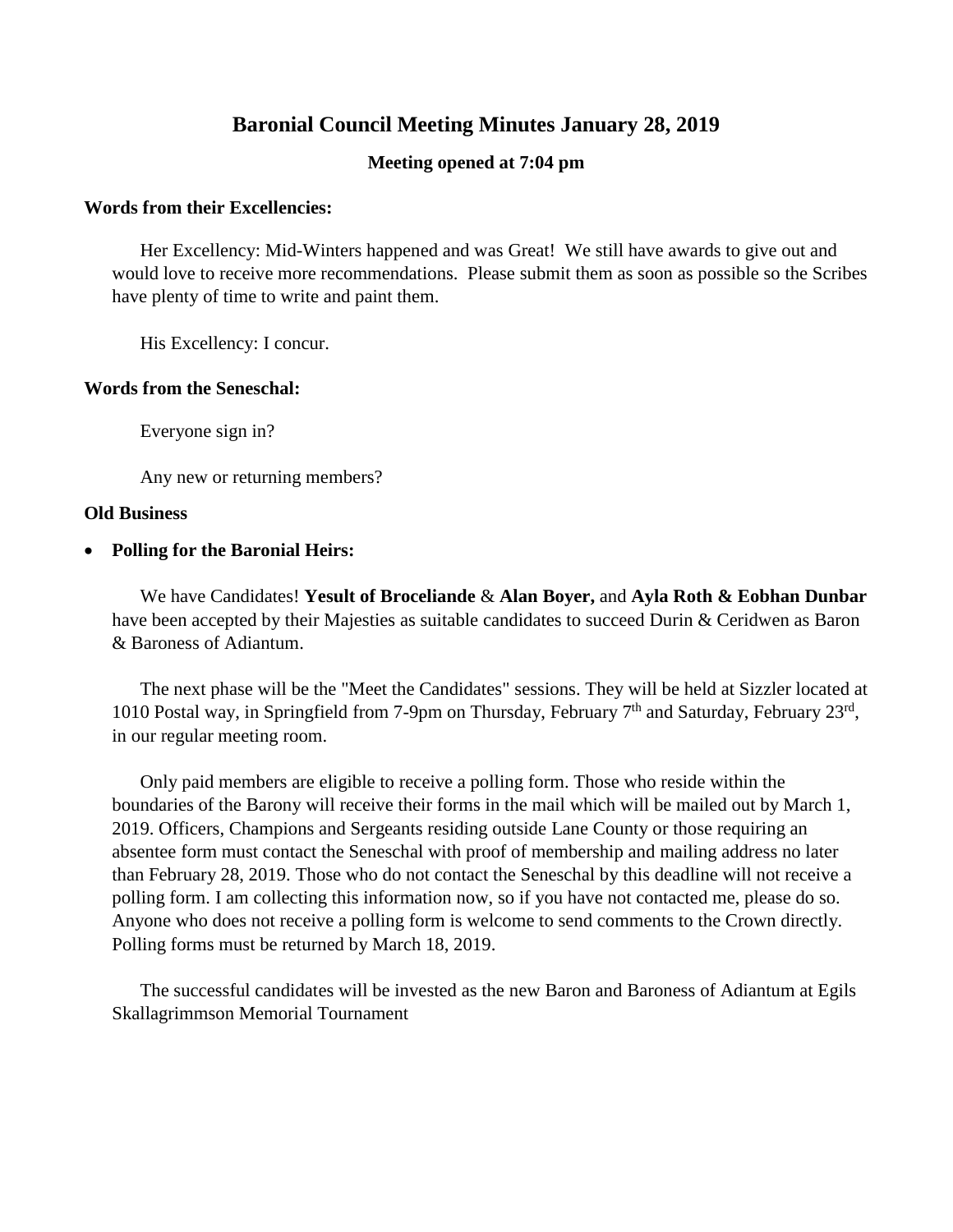#### **Mid-winter's Feast:**

Attached is all the documentation for the event. I'll be turning in all the cash and checks to Martha on Monday. According to my math, we made approx. \$616 dollars on Midwinters which is pretty good.

This particular site did not require any insurance. Food came in under budget.

We had two Championships. Ainslee Goldheart is Adiantum's new A&S Champion. Antonius Rath is our new Rapier Campion. Many thanks to Kathren, Elizabeth, Antonia and Yseult for running those championships.

The feast had rave reviews and Louisa's team absolutely knocked it out of the park.

We had some lovely dinner entertainment which was entirely unplanned but, really ended up being wonderful.

I would totally use this site again. A couple things to be aware of:

1. The contact person for the Grange will not be Jo any more. She is the person who has done it for the last decade or better but, her health will not allow her to keep going. I don't know who the new contact will be but, hopefully we have a similar experience with them going forward.

2. There is no commercial dishwasher so, this should be taken into consideration when planning the meal. We had a 3 remove dinner and one remove was pre-made so, that cut down on the dishes dramatically.

3. There are only two rooms. One larger ballroom and one smaller dining room. If the next team to utilize this Grange wants to do classes, that will have to be taken into consideration. Given that the "theme" of the event was something more like a formal-ish dinner at Their Excellencies country estate, we chose to eschew multiple classes. Instead, we had one dance class.

4. The hallway between rooms is small and a long narrow table for gate would work better.

All in all, it's a nice site and it worked well. I can see us using it in the future.

# **Elmira High School Demo:**

I contacted Mary from Elmira High School again to essentially give her the green light of interest. I asked her to provide a few dates that would work best for her and to get back to me. It has been almost two weeks and I have had no response.

# **Birthday Bash:**

Getting caught up after being unable to conduct business for a few a while. With a conversation with Anton there will be some fun marshal activities to entertain new comers during the event. The focus for this event is on new comers and things are coming along nicely.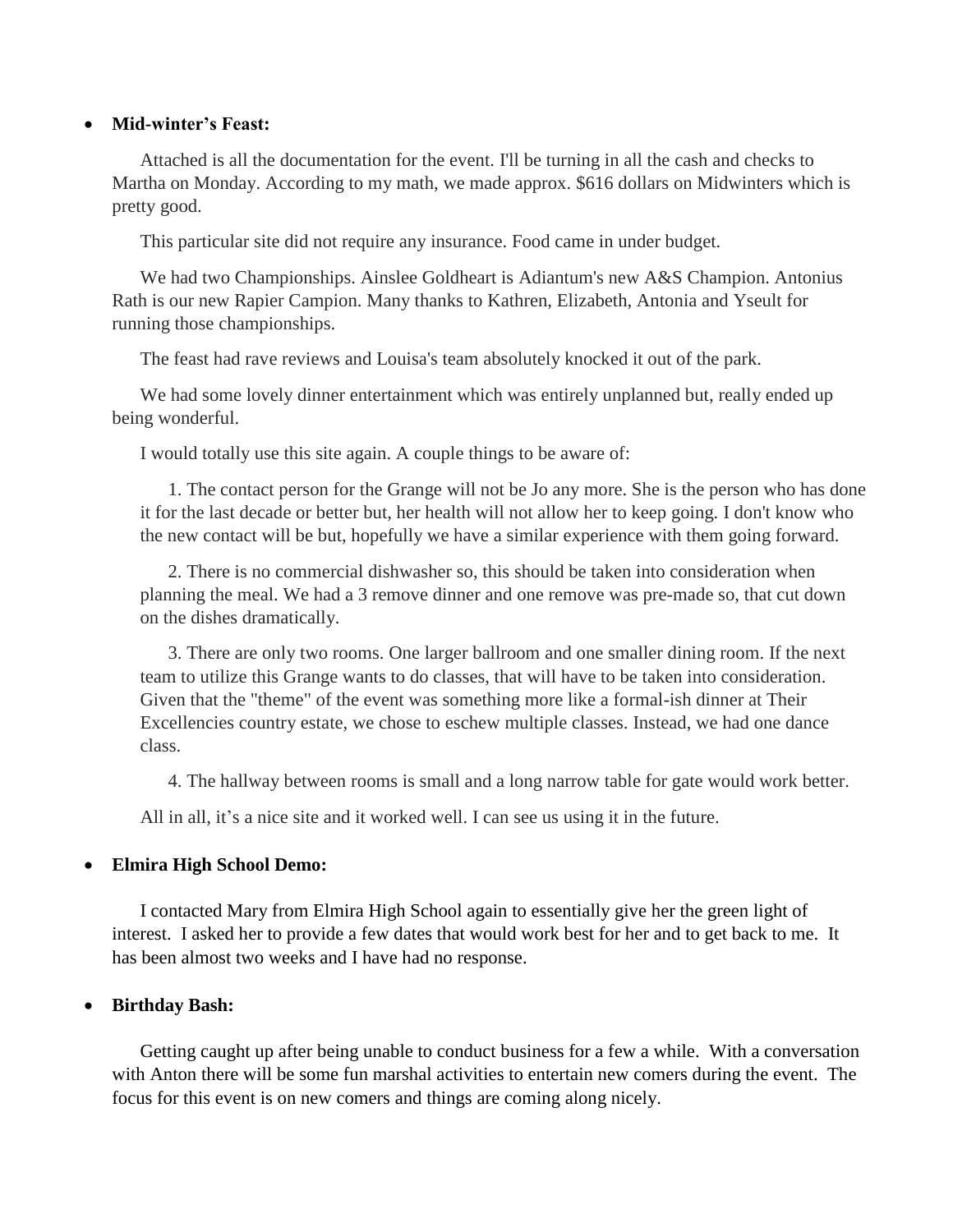#### **Egil Skallagrimsson Memorial Tournament XLV:**

Staff: We still need someone to wrangle kid's activities that are not the YAFA classes (they're covered by Ulf and Duvessa). We have lots of suggestions for kid activities, just no area head. If no one in the Barony is willing to take it on, I will ask in the Summits. We will have the next staff meeting in February. Date to be announced

Prizes: Progress continues.

Infrastructure: Yseult, Alan, and Murchadh have walked the site, and Yseult and Murchadh met with the State Parks staff regarding work priorities, work days (we want two), and submitted and paid for the Special Use Permit. Increased use of power tools is still an up-hill battle, but we are working on getting permission for a few high priority locations, and hope that over time we will convince them that we are a resource to be trusted to make the park better for everyone.

Publicity: Webminister and Social Media Officer have this well in hand.

# **Kingdom Heraldic Symposium Fall 2019:**

 $TP = 0$  (zero) people working on Bear and Apple Tavern right now. Kingdom wants a date for this event. This will occur within the larger Bear & Apple Tavern, 18-20 October 2019. Going to need help running this event. Also, we are currently looking for an alternate site due to costs.

# **12th Night 2020**:

Yseult has finished two painted signs that will be used at Valley River Inn for  $12<sup>th</sup>$  Night 2020.

Maestra Elsbeth Cameron, Merchant Coordinator, had the merchant packet for 12<sup>th</sup> Night 2020 available at  $12<sup>th</sup>$  Night 2019. Four merchants have already signed up (Rennag Teine, Redwolf, T&T Creations, Nordic Trader), and Thorstein has put the merchant application packet on the Egils website.

Hotel reservations will go live in early February, once the hotel's new online booking system is ready. We have set aside 20 rooms for merchants and 20 rooms for in-coming and out-going retinue. We have all 9 suites reserved for Royalty and vigils. Yseult will be the contact person for the setaside rooms.

Yseult and Marian attended 12<sup>th</sup> Night 2019 in Three Mountains and made a report in person. We brainstormed lots of ideas during the event and on the drive home. Some informal discussion with the Autocrat of the event led to some productive notes. Sign up forms for meetings were distributed over the weekend; many have already been returned to Marian, who will be doing the meeting room scheduling. While work on the event has long since begun, we anticipate an increase shortly after Egil's Tourney.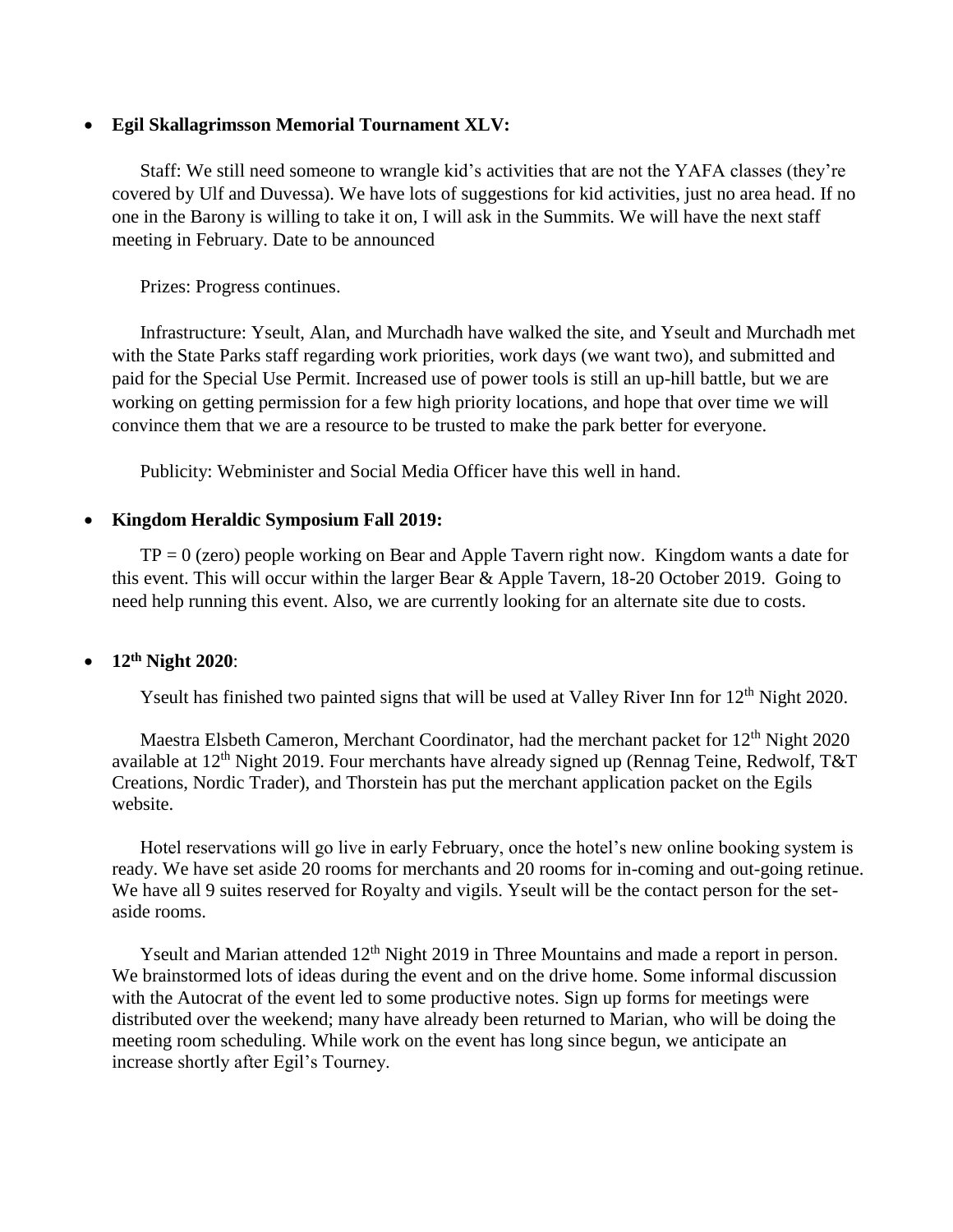We need to have Paypal available for use at the event, so the Barony needs to add the requisite Paypal language to its Financial Policy and possibly the Customary. We will also need someone to run Paypal at the event (we are not doing any pre-registration). It is possible that our head of gate will be able to handle that as well as the rest of her duties.

Yseult will be out of town until approximately 10 February but available by Facebook and email.

Marian will be available be e-mail as always.

# **Social Media Policy:**

Working on this new officer policy. Kingdom has a policy in place, but not so much within the Summits. Working on pilfering from the Kingdom policy to get a good rough draft. If you have any feedback or ideas, please contact Nai.

# **New Business**

# **Reserved Calendar:**

The current Reserved Calendar includes "Prelude to War", a joint Adiantum-Terra Pomaria event the 2<sup>nd</sup> weekend of August. I propose we release this weekend to Terra Pomaria. Adiantum's Birthday Bash is not on the Reserve Calendar, and we struggle every year to find a date that doesn't conflict with another event. This was a small, often unofficial event in the past. However, it came up in the bid discussion for this year that there was interest in making it a larger recruitment event. I propose we secure one of the open weekends, either the second weekend in March or the third weekend in April, on the Reserved Calendar for Birthday Bash.

Proposal to release the 2<sup>nd</sup> weekend of August to Terra Pomeria. Seconded. Voted on. Passed.

Proposal to keep Birthday Bash as an Unofficial event. Seconded. Voted on. Passed.

# **Officer Applications:**

We have several vacancies and others that are coming due for extension or replacement. Please be aware of your warrant status and don't wait until you are 6-9 months out to announce the need for a replacement. If you are interested in Youth Combat or Family Activities, there is a background check requirement. Please announce your intent for either of these early so we can get that process started.

- **-** (Open/Vacant Offices: *Archery Marshal, Chamberlain*, *Youth Combat Marshal, and Family Activities Coordinator*).
- **-** New Exchequer voted into office: Margaret Alexander
- **-** New Archery Marshal voted into office: Iurii Levchenich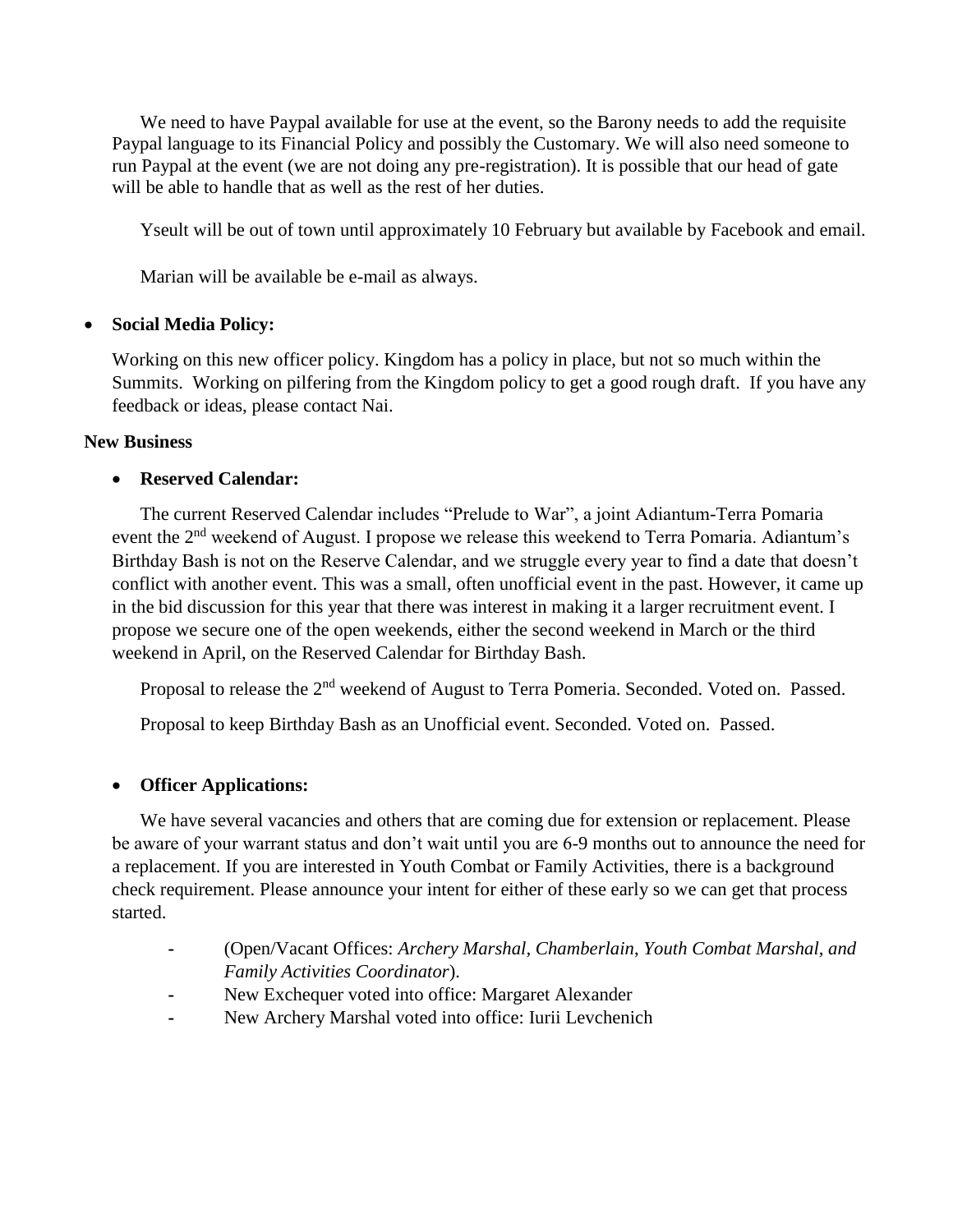# **Officer Reports**

#### **Arts & Sciences – Alan Bowyer:**

There was no A&S Night on January 1, being a National Holiday. January 15 saw a group of 15 assemble at the usual hangout. Many were involved in the painting of last-minute charters. Some of us were casting pewter prizes for his Alpine Highness. There was also the sewing of court garb. So many things to do before an event! Alas! A&S is temporarily bereft, dispossessed and wanting of a meeting place until our most noble Dame Yseult returns. We have two options: find a new, temporary venue, or have a virtual A&S Night. By that, I mean we can have a night where we can study "How to write A&S Papers" on line.

I am open to suggestions.

# **Chamberlain – Thorholfr "Kirby" Egilson:**

We have stuff and it is good!

#### **Chatelaine – Louisa of Lorne:**

No survey responses this month. I have been working with Þorsteinn to get an antir.org email address for the Chatelaine, so it will no longer be connected to Franchesca's personal Gmail account. He finally came through the first of the year, right around the time my computer went comatose. Sadly, it seems, the info regarding the new email went down with the ship. Now that I FINALLY, as of Friday, have a new computer, I will be in contact with Þorsteinn and get that information from him again. I would like to make the transition as soon as possible; the biggest hitch being labeling over all of the existing business cards. Updating the newcomer flyers and other materials will be easy enough, as we have few or none currently printed. I will also make sure it gets updated to all the appropriate people and websites. I believe in the long run it will make us look far more professional and serious, as this is often newcomers first point of contact.

The University of Oregon Street Faire this spring is to be held Wednesday, May 8<sup>th</sup>, 2019 through Friday, May 10<sup>th</sup>, 2019, well after Birthday Bash, a little too close for comfort to Egil's. Do we continue? Do we push it back and go for Fall Fair instead? What does council say?

Fall Street Faire is currently scheduled for  $16 - 18$  October.

Unknown newcomers for Midwinter's Feast… I was in the kitchen making dinner.

#### **Social Media Officer – Nai Martyn:**

FB page activity

- 5 new page likes (a total of 132)
- 5 new followers
- 1 click to our website
- 86 page views this month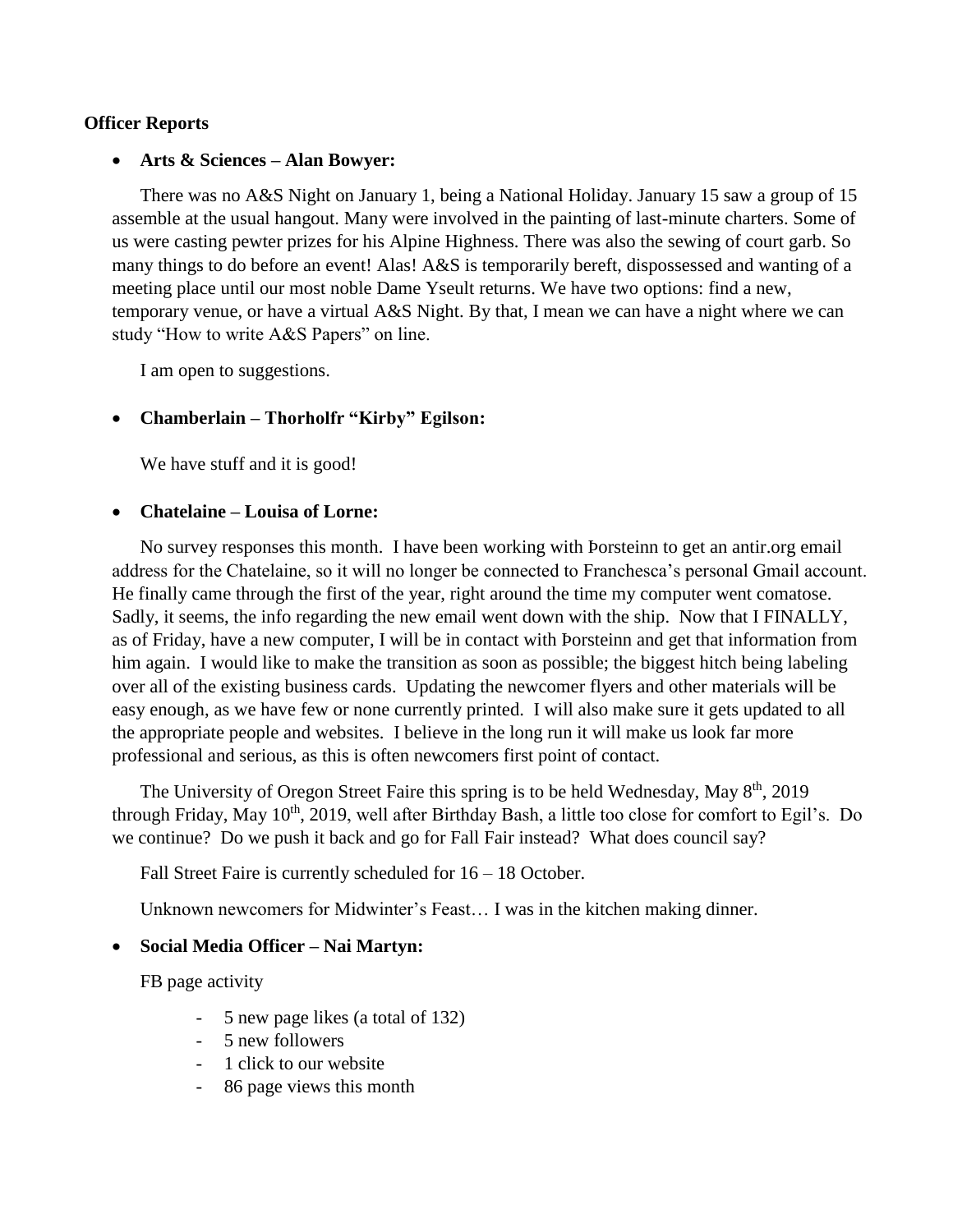I will be proposing a social media policy. It will need to remain fluid for a time in that Principality hasn't even established its own version yet.

I will share the official announcement of Baronial candidates on the FB page following the meeting, followed by individual "spotlight "cameo's" to help encourage populace to vote and come ask questions at meet the candidates events.

# **Chronicler – William Jakes:**

Thank you for sending in your reports!

# **Exchequer – Antonia Crivelli:**

Our current bank balance is \$16,815.62. There is an outstanding deposit of \$220.00 corresponding to Egils merchant fees. The largest expenditure in January was \$1000 to Valley River Inn for 12th night, 2020. Balance at the beginning of the month was \$18,403.11, and at the end of November \$21,348.25.

I have made no deposits corresponding to Midwinters Feast, and have not been asked to provide figures for a final report.

I regret to announce that I am resigning my position as exchequer as of the end of the month. I understand that at least an interim replacement has been found. The "drop dead" deputy is currently out of town on urgent family business which may occupy her for some time or be recurring. When I took this job in July, I expressed some concern that I would have difficulty with the computerized online accounting system used by Kingdom and Principality, and my misgivings were justified. I found myself unable to file an end of year report; the one I filed third quarter was incomplete and did not balance.

All of the check requests I received, and all the funds entrusted me for deposit during the six months I have been Exchequer are accounted for. I have endeavored to be a good steward of the Barony's money, and have been working with Marcello (Principality Exchequer) to try to give the Kingdom the information they need. Unfortunately learning a completely new system, without much training, exceeded the capacity of my aging brain.

# **Herald – Lucius von Bamburg:**

Nothing to report.

 **Gold Key – Alys Meghan Cattwyn:** 12th Night: I made \$77 in Adiantum sales at 12th Night this year, despite getting 1/3 less space than originally promised, and thus bringing a lot less Baronial merchandise. Merchandise sold included 2 knit pouches and 1 knit hat by Yseult (\$45 total), 6 past-event site tokens (the last of the pewter lions, 4 Egil's 44 Tafl-board towels, 1 Egil's 43 Morris-board handkerchief), and the rest used books and second-hand clothing & feast gear.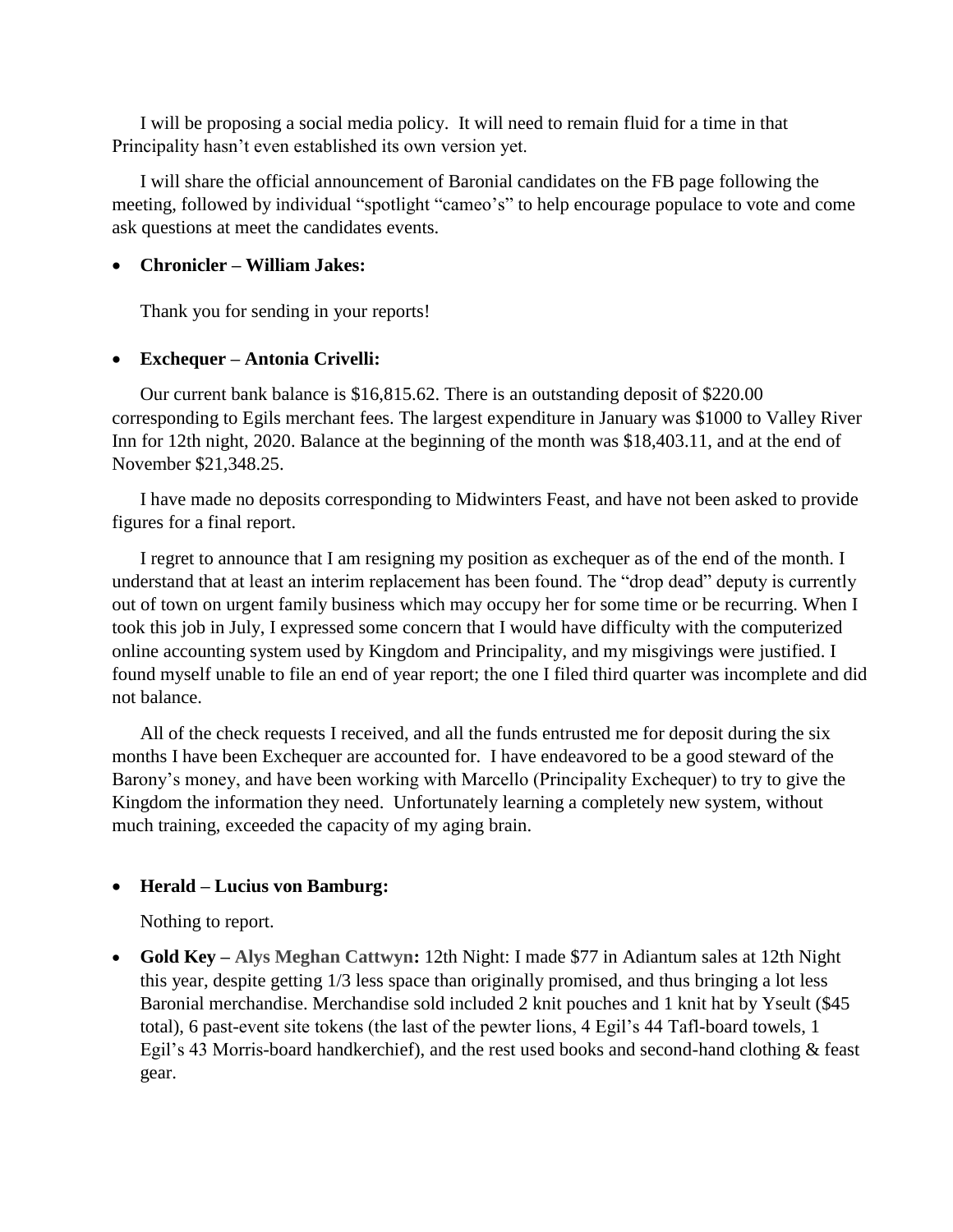Bins: I purchased 2 large, sturdy black bins with yellow lids at CostCo on 12/31/2018. They were on sale, and I think the Gold Key Pavilion fabric will fit in one of them, so we can replace the huge, dilapidated bin which holds both fabric and hardware, and is thus too heavy for one person to lift. They were \$8.49 ea. - \$1.50 discount =  $$6.99$ , x  $2 = $13.98$  total. I think there's at least one other pavilion (or the pile of fabric walls for the smaller pavilions) which also needed better storage.

Midwinter's: I loaned clothing items to 3 people & feast gear to 2. All returned o.k. Didn't charge fees, as is usual for our smaller events. We also got several items returned which had been on long-term loan.

Gold Key received donations of various items from Yseult (tunic), Marian (bag o'stuff), Isobel (2 boxes & 1 bag of stuff, & a nice Tudor outfit on hangers), Reannag Teine (box of bottles & toys). I think there's at least one more I can't recall since my last report... Sorry to whoever I forgot, and thanks to all who donated!

#### **Lists – Elizabeth Turner de Carlisle:**

Report has been sent (not received).

#### **Marshal – Anton Ray:**

Practice has been going well if lightly attended after the holidays. No injuries. Sir Kenric and I represented Adiantum on the list fields at Ursalmas.

# **Cut & Thrust Marshal – Anton Ray:**

Practice has been happening and interest is growing again. No injuries

#### **Rapier Marshal – Anton Ray:**

Rapier has been going along with a small attendance at practice. We have a new Champion and it's me! No injuries.

# **Archery Marshal – Iurii Levchenich:**

Arrows are being loosed and all are having fun.

# **Thrown Weapons Marshal – Kevin Sorok:**

Weapons are being thrown (at targets).

# **Scribe Antonia – Crivelli:**

This has been a busy month. Their Excellencies received a large number of award recommendations for Midwinter's Feast, thirteen of them somewhat time sensitive, and forwarded them to me two weeks before the event. Members of the barony stepped up at scribal night and A&S night, and thanks to the diligent efforts of Kirby and Luna Francesca, Rand, Alys, Dame Johanna,